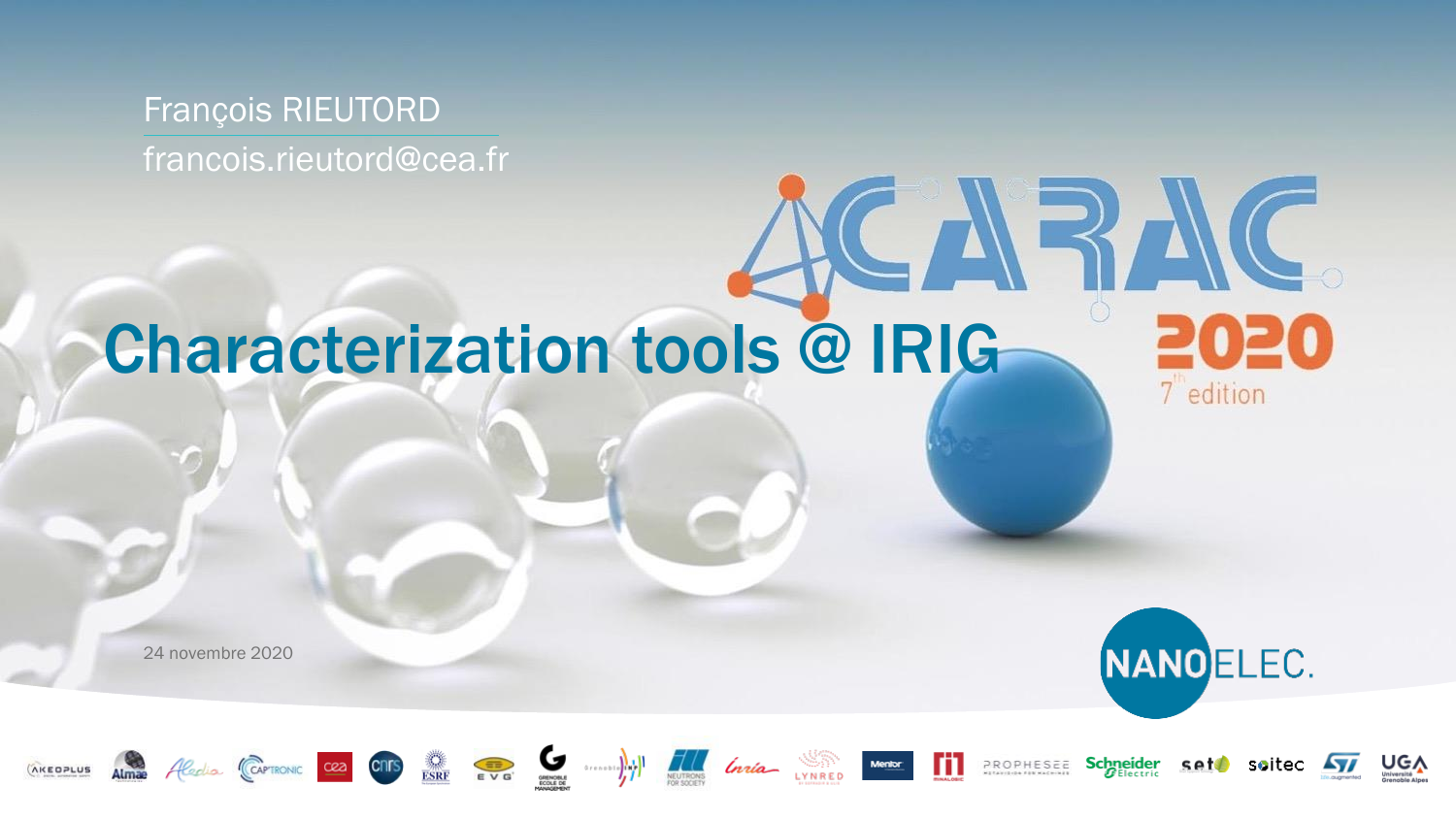- IRIG= Interdisciplinary Research Institute of Grenoble (IRIG)
- About 1000 people involved in fundamental research, with subjects ranging from health, biology, chemistry, cryogenics to physics.
- 5 departments and 10 labs.
- The MEM lab (within the Physics Department) groups the characterization teams (mostly in the field of material sciences)









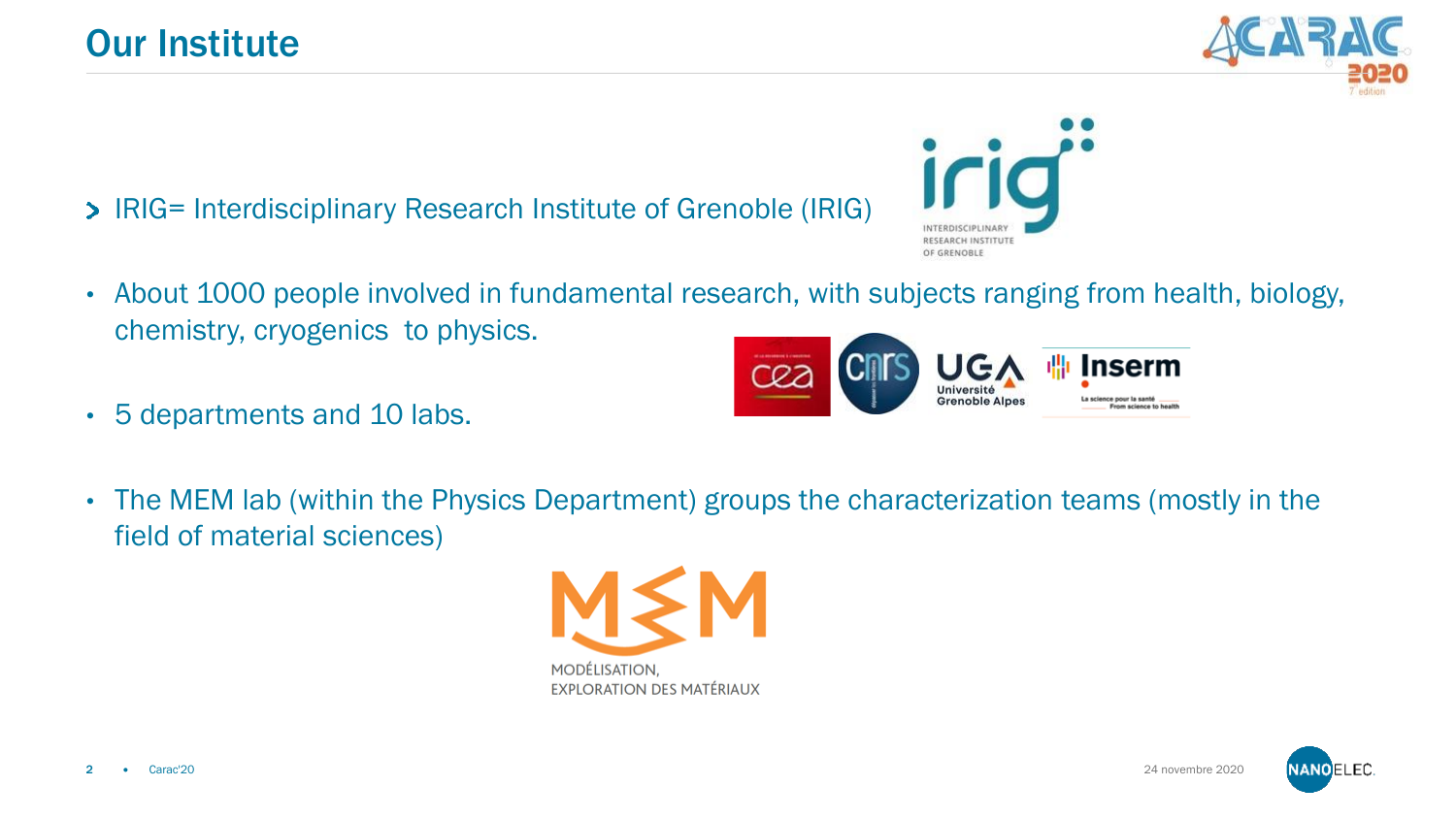### Key figures of the MEM lab

*60p in 6 teams: experts in different techniques for materials characterization*

- *Ab initio simulation (LSIM)*
- *Electron microscopy team (LEMMA)*
- *Magnetic resonance (RM)*
- *X-ray scattering (powder, single crystal, reflectivity (SGX)*

*Synchrotron and neutron @ CRG beamlines*

- *NRS: Synchrotron (grazing angle techniques, reflectivity) Strain measurements*
- *MDN: Neutrons (inelastic and magnetic scattering)*



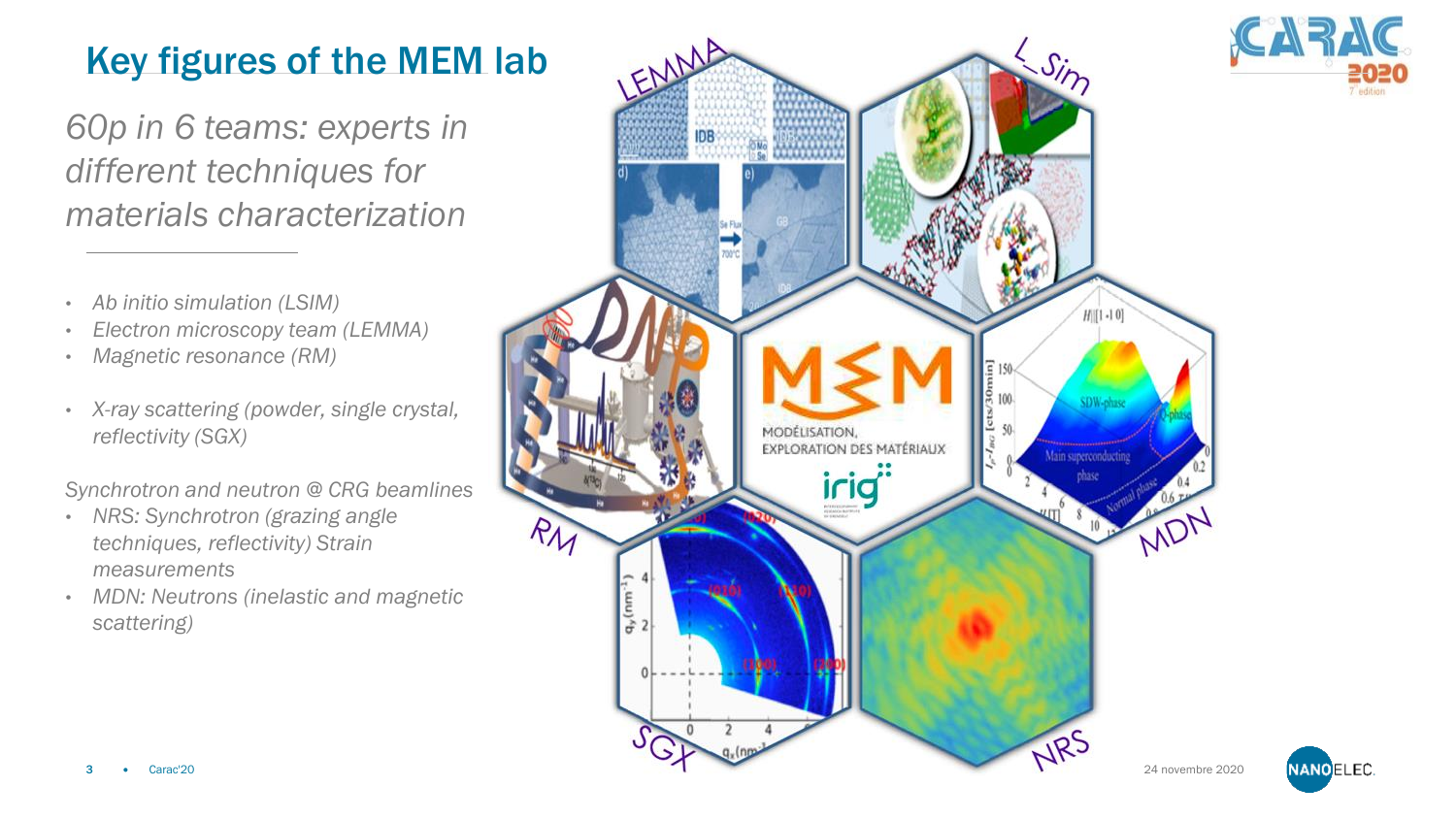

### *1 - FIB-SEM nano- tomography*

*from LEMMA team @ PFNC (coll. LETI, LITEN and CMTC) (PH Jouneau and coll.)*

### *2 - Scanning MicroLaue diffraction*

*from NRS team @ ESRF on a BM - CRG beamline (coll. CNRS) (JS Micha, O. Robach, S. Tardif, O. Ulrich and coll.)*

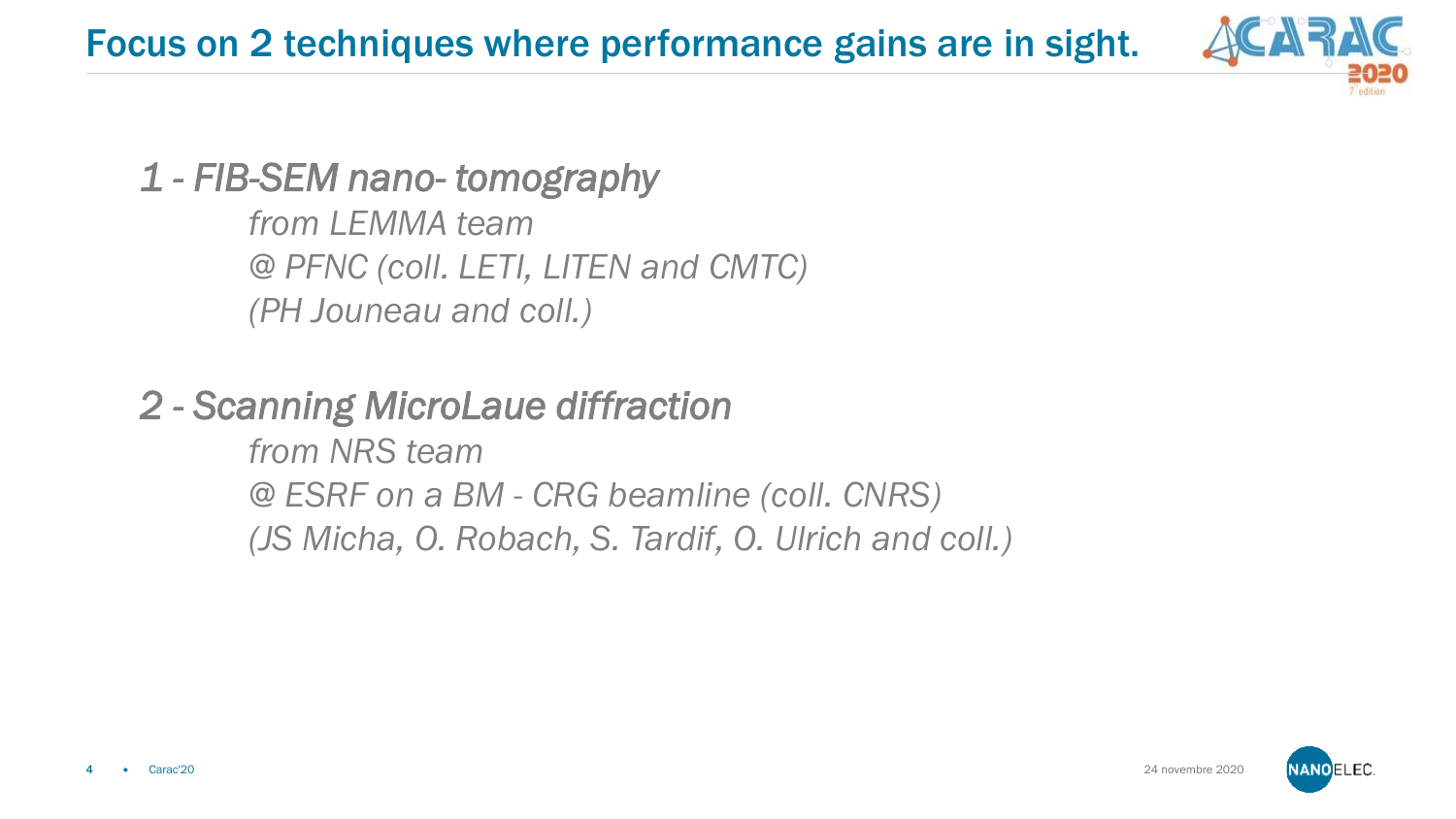### 1- FIB-SEM nano-tomography: principle





**Acquisition conditions** 

FIB: Ga+, 30 kV, milling current 700 pA SEM : SE & BSE images at low voltage (~ 1.5 kV) : no charging effect, good spatial resolution in BSE

#### **Ultimate spatial resolution**

- ~ 2 nm resolution in secondary or backscattered electron images  $X, Y:$
- Thinnest possible slice ~ 2 to 3 nm (<< beam size)  $7:$
- $\rightarrow$  3D volumes with with iso-voxels
- **Acquisition time : SNR-limited collection time** 
	- ~1'-2' for each slice  $\rightarrow$  5 to 60 hours for a volume ( $\pm$  automatically !)

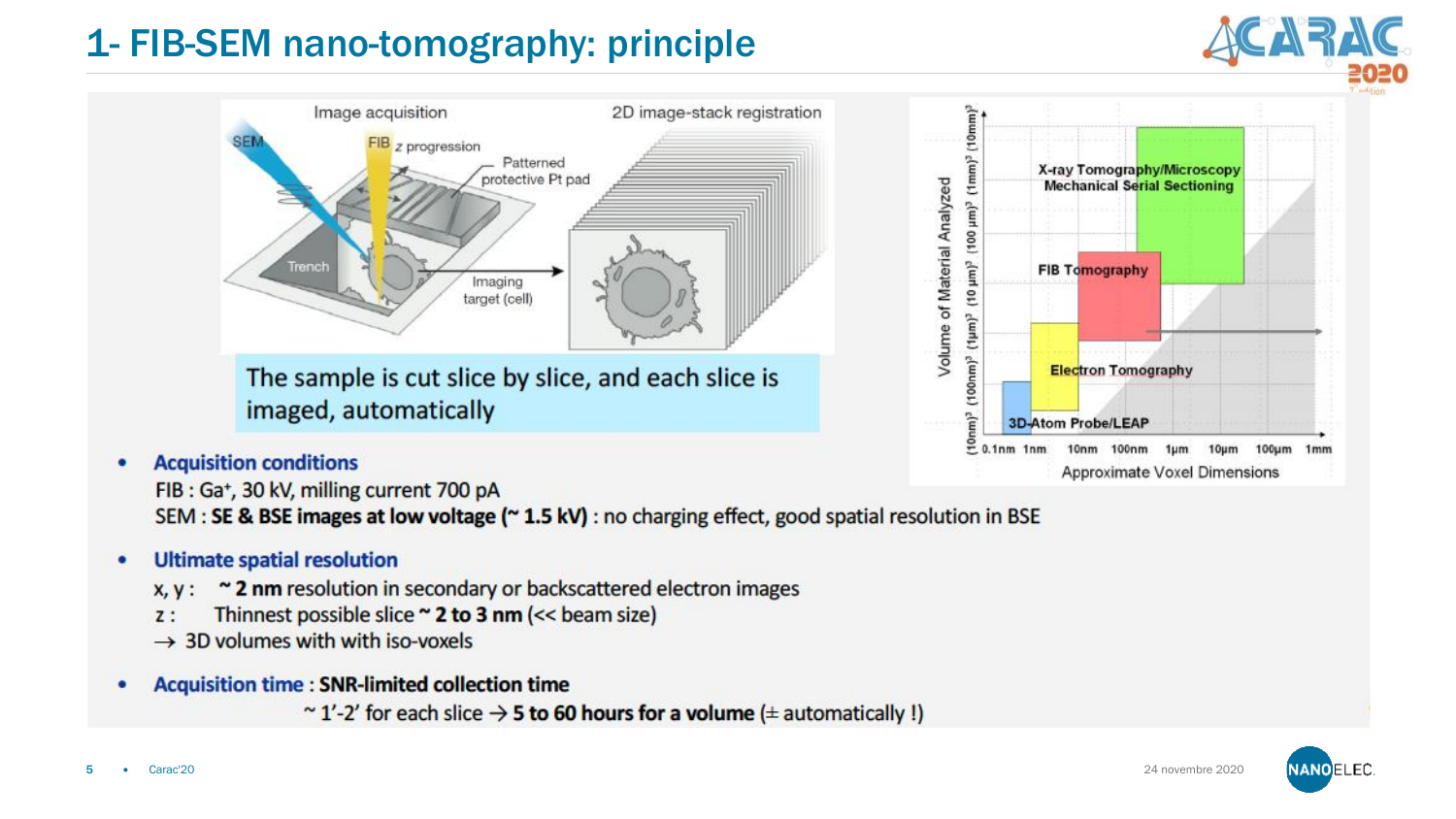### 1 - FIB–SEM nano-tomography: Instruments





#### Several instruments @ PFNC: 3 FIB-SEM currently running

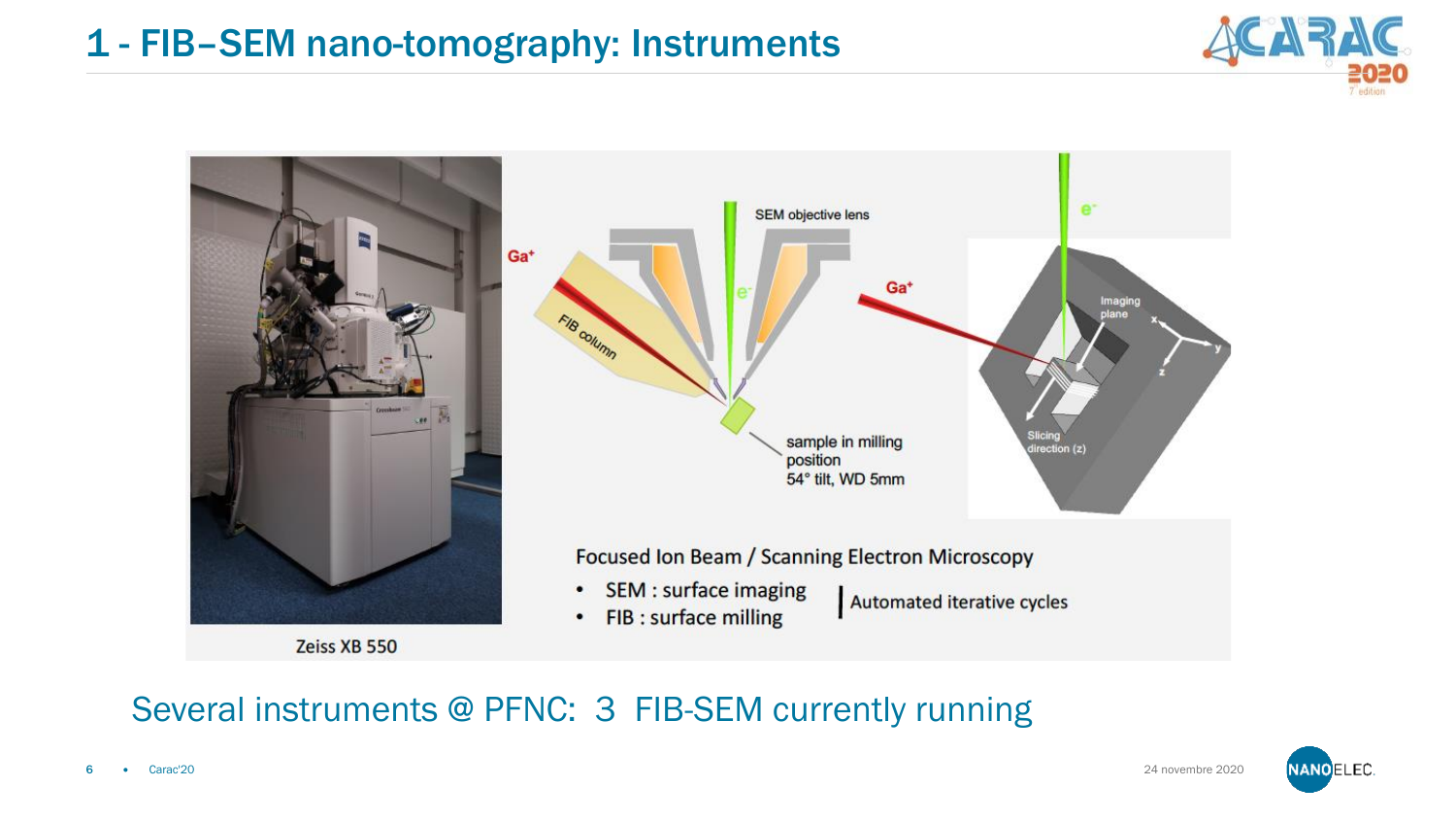### 1 - FIB-SEM nano-tomography:

### Applications, recent developments and perspectives @PFNC

### *Applications*

- *Semiconductor doped layer*
- *Interconnects*
- *PV and Optoelectronic devices*

#### *Developments/perspectives*

- Cryogenic sample holder (2019): Quorum sample stage
	- Reduced damage at low T
- Compressed sensing (2020)
	- Faster acquisition /Easier data handling
- Replacement of one Ga-FIB by Gallium-free sample preparation FIB

#### (Plasma FIB?) (2021) (in collaboration with CMTC)

Less sample damage (Ga contamination / alloying) Faster ion milling



24 novembre 2020





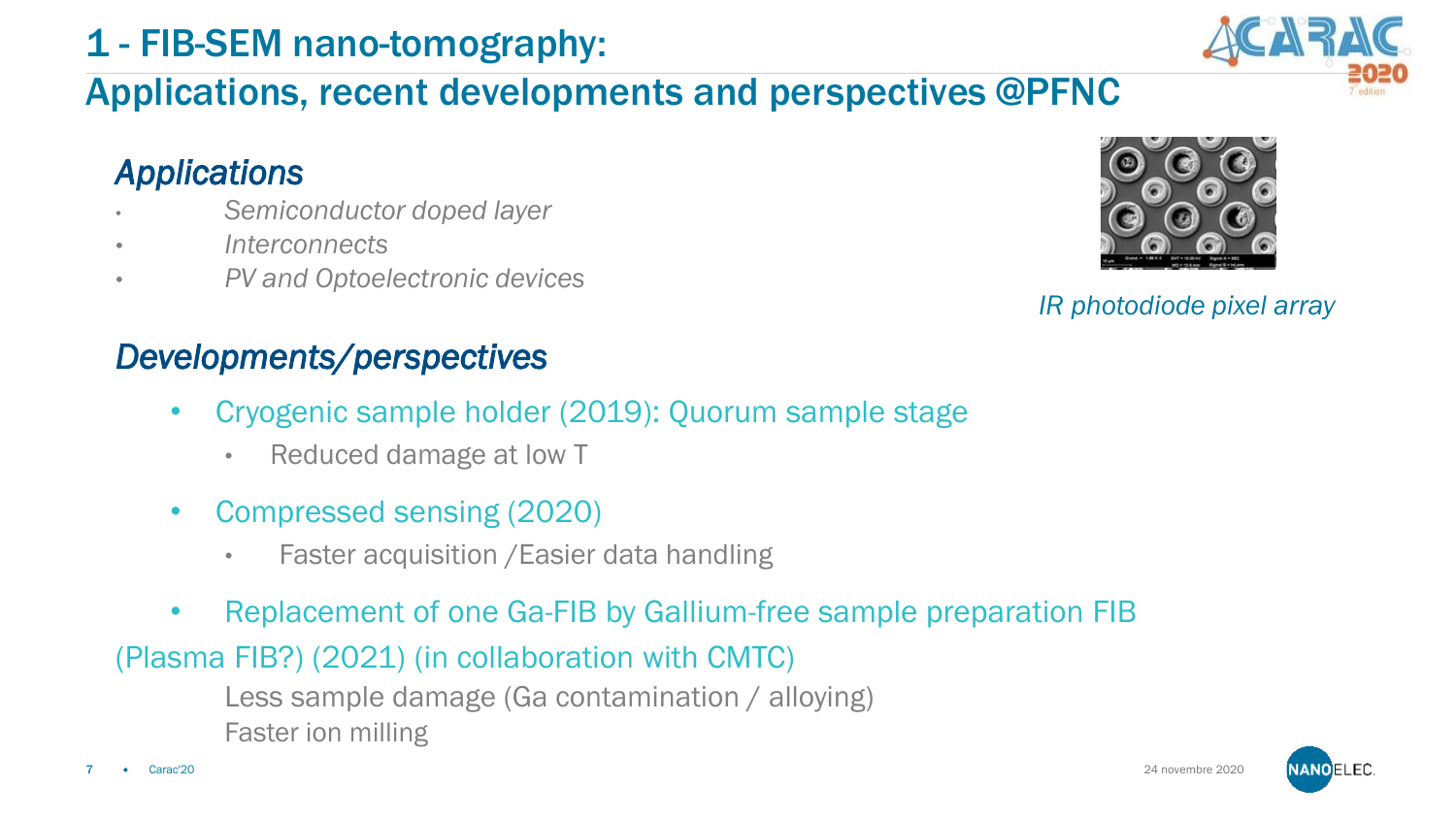#### CEA-IRIG and CNRS run 5 CRG beamlines at ESRF

- BM or Wiggler beamlines
- Several instruments to perform X-ray scattering or X-ray spectroscopy (XANES,EXAFS, …)
- ESRF-> allow the use of high energy X-rays suited to
	- buried system
	- real samples, or in-situ/operando measurements with sample environment.



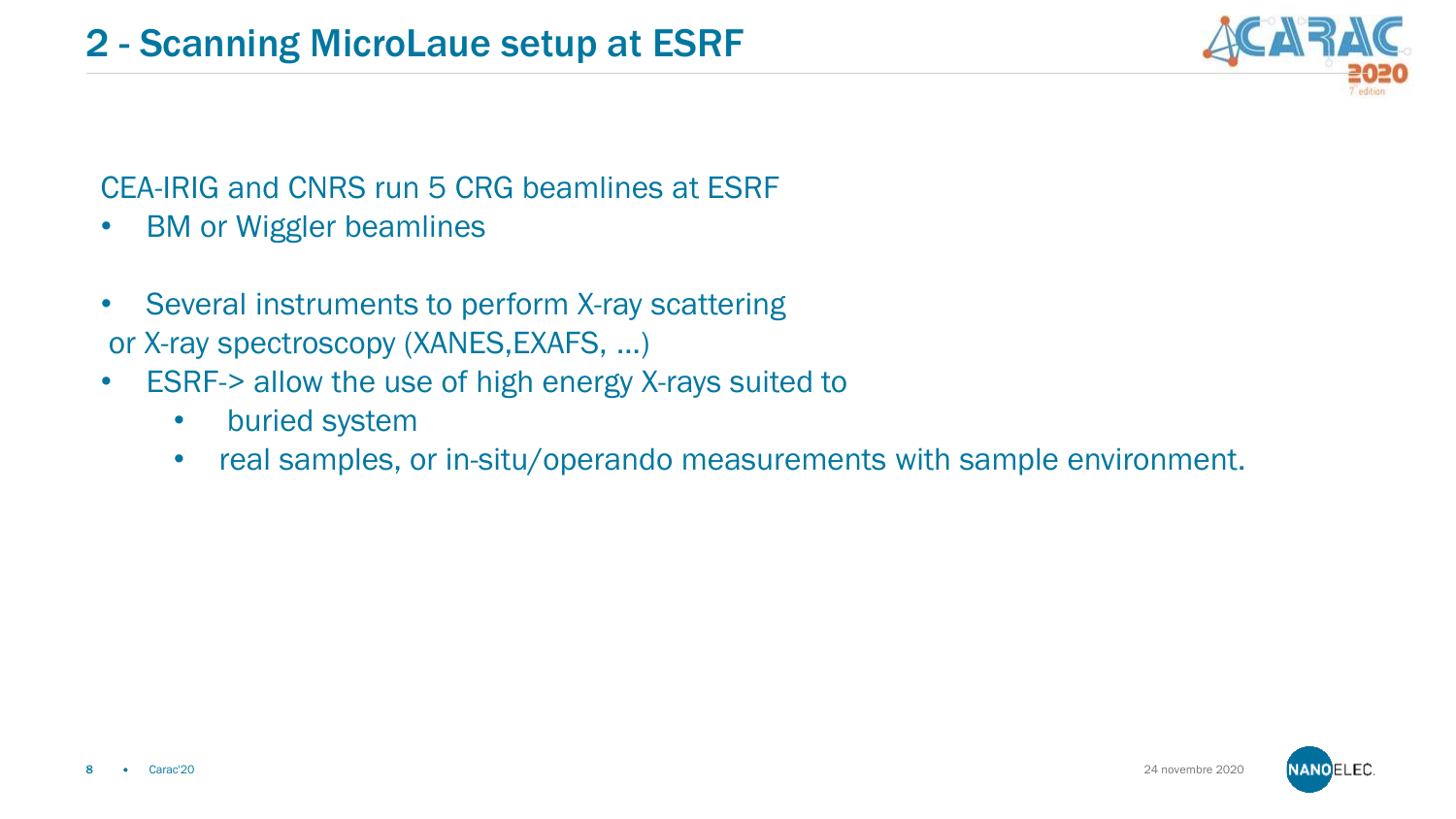### 2 - MicroLaue setup on the ESRF CRG–IF BM32 beamline



• Principle: shine a micro(nano) multi-wavelength beam to the sample







- Full use of the whole spectrum from BM-> flux
- No need to rotate the sample, control the rotation angle etc… -> fast
- Full info in one (short) exposure (full image -> all components of the shear strain tensor in one shot at one place)

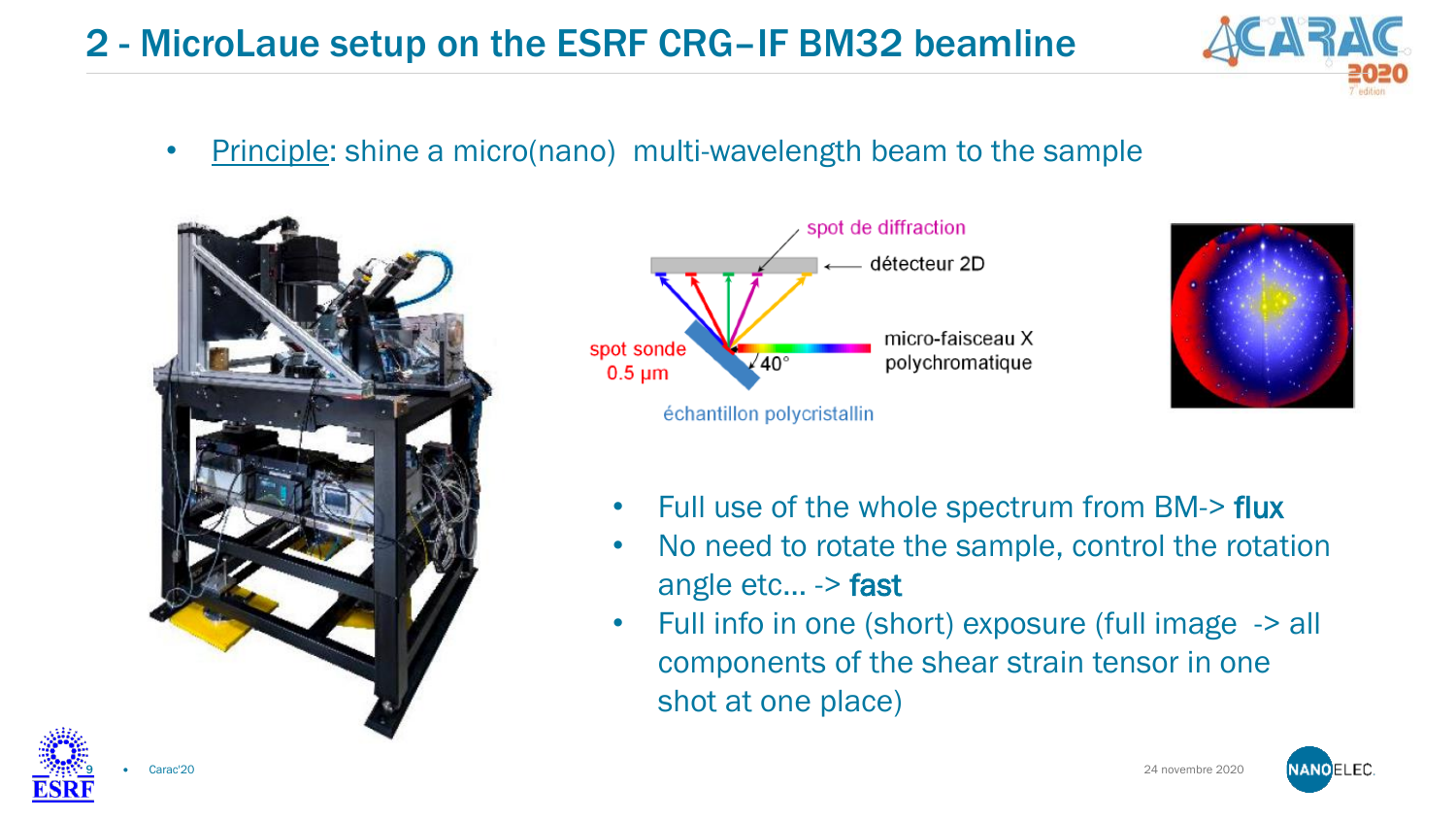### 2 - MicroLaue setup on the ESRF CRG-IF BM32 beamline: examples

Scanning beam/sample-> imaging ->



100\*50µm image of microcracks (contrast:  $\varepsilon_{\mathsf{x}}$ )



#### *(coll. SOITEC)*

### Strained Ge membrane (cross shape) of Ge



*(coll. S.Tardif, V. Reboud, V. Calvo)*



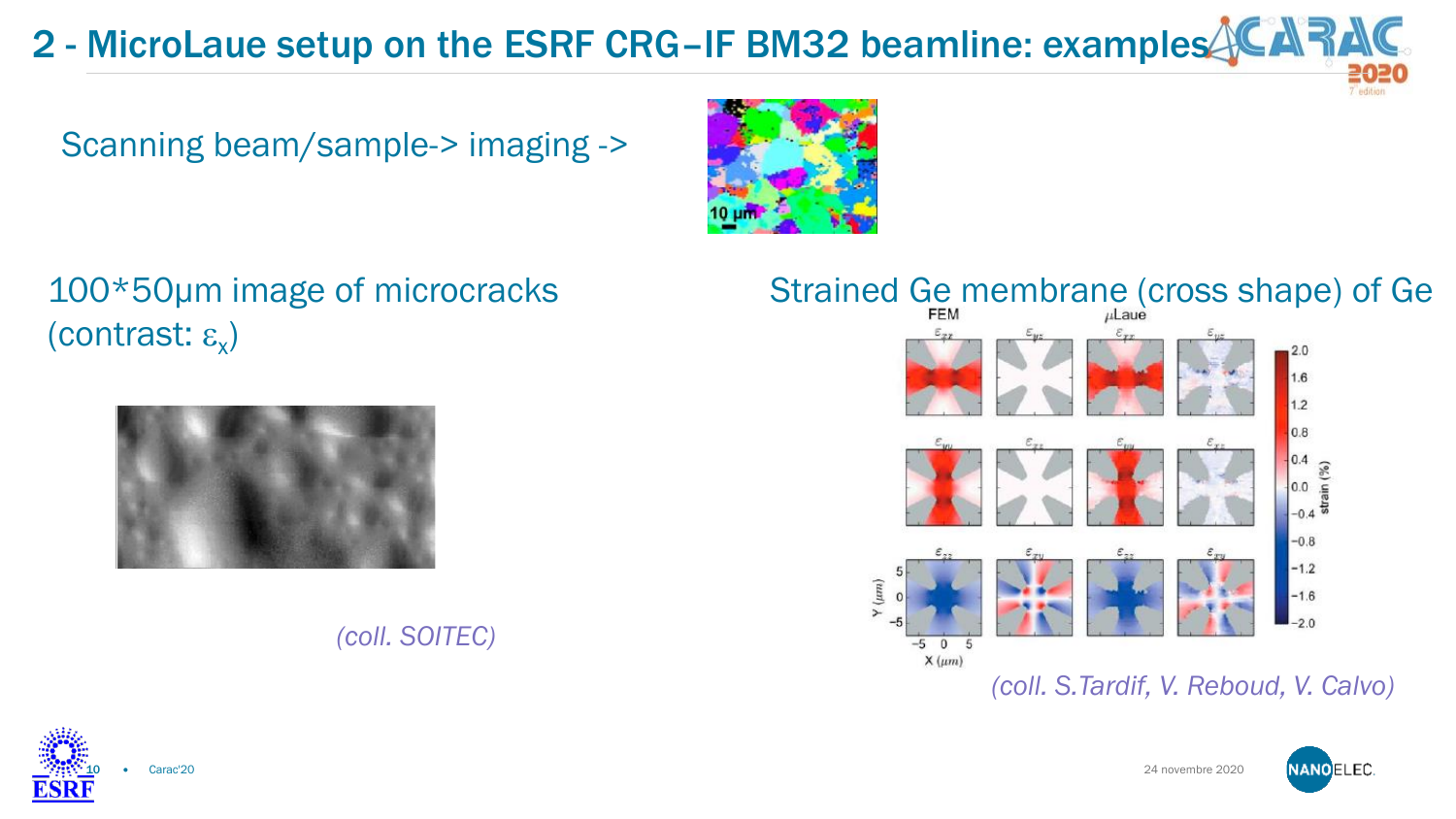

#### Combine X-ray scattering with light collection



-> correlate material

structural information (strain, composition)

to

optical properties (light emission, XEOL)

#### Array of GaN LED emitters



*(courtesy: J. Eymery)* 

24 novembre 2020



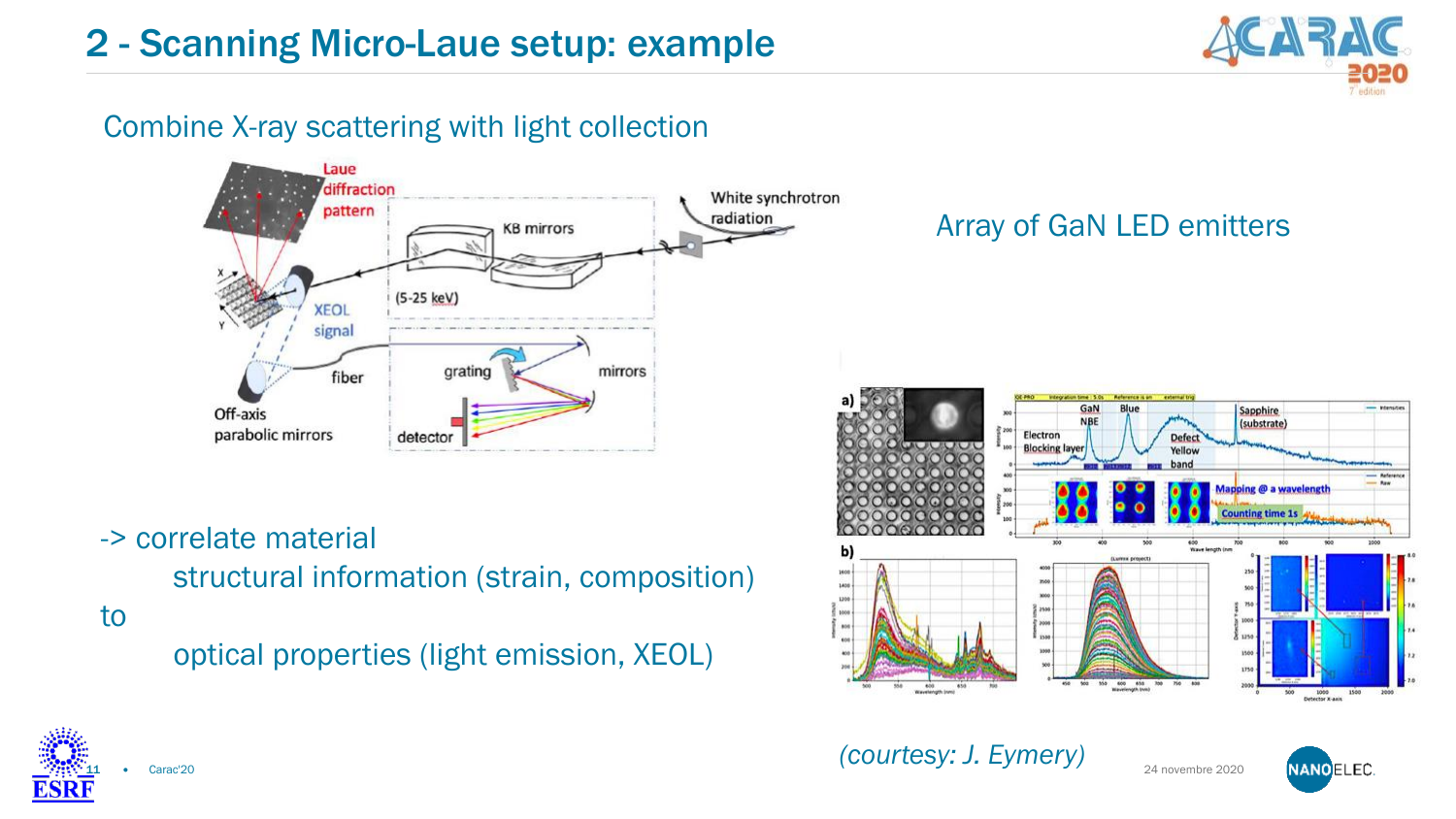#### *New developments:*

- High speed scanning micro-Laue
- Possibility to combine with other techniques: fluorescence, XEOL, ..
- 3D mapping
- Improved resolution (down to 100x100nm) thanks to EBS
- Improved data treatment software(LaueTools, notebooks, etc..)





24 novembre 2020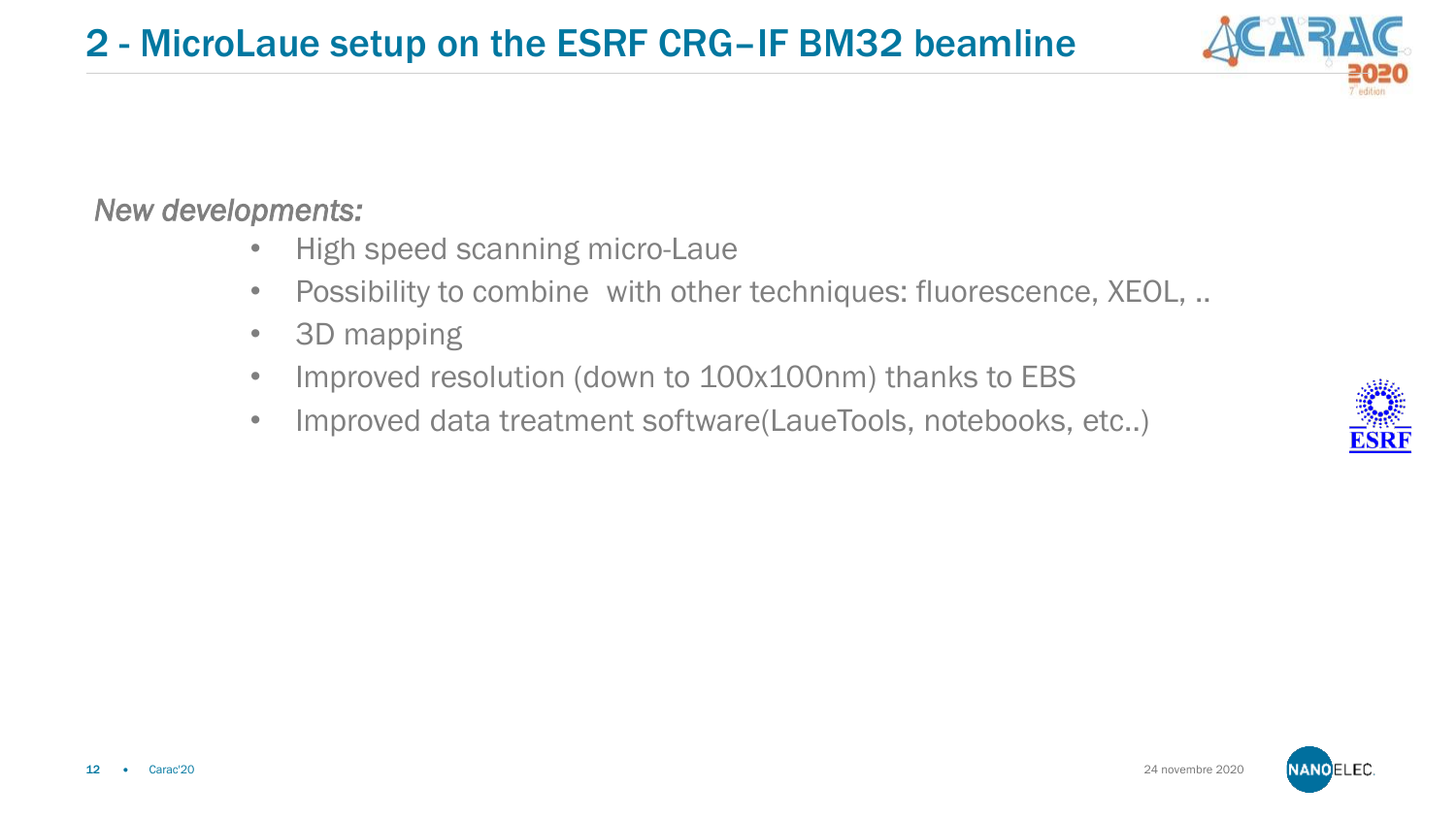### Thank you for your attention



## *Contacts:*

*NMR: [michel.bardet@cea.fr](mailto:michel.bardet@cea.fr) or (DNP) [gael.depaepe@cea.fr](mailto:gael.depaepe@cea.fr)*

*X-ray characterization (SGX) (single crystal, powder, SAXS etc..;) [stephanie.pouget@cea.fr](mailto:stephanie.pouget@cea.fr)*

*LSIM: Ab initio simulation DFT, etc [luigi.genovese@cea.fr](mailto:luigi.genovese@cea.fr)*

*NRS Synchrotron : BM32. Jean-Sébastien Micha [micha@esrf.fr](mailto:micha@esrf.fr) (MicroLaue) [joel.eymery@cea.fr](mailto:joel.eymery@cea.fr)*

*FIB SEM at LEMMA: Pierre Henri Jouneau: [pierre-henri.jouneau@cea.fr](mailto:pierre-henri.jouneau@cea.fr)*

*Neutrons MDN: [raymond@ill.eu](mailto:raymond@ill.eu)*

*Whole LAB : Thierry Deutsch ( [thierry.deutsch@cea.fr](mailto:thierry.deutsch@cea.fr) ) (Head of the MEM lab)*

*Any questions: myself : [francois.rieutord@cea.fr](mailto:francois.rieutord@cea.fr)*

*Web site: [http://www.mem-lab.fr](http://www.mem-lab.fr/)*